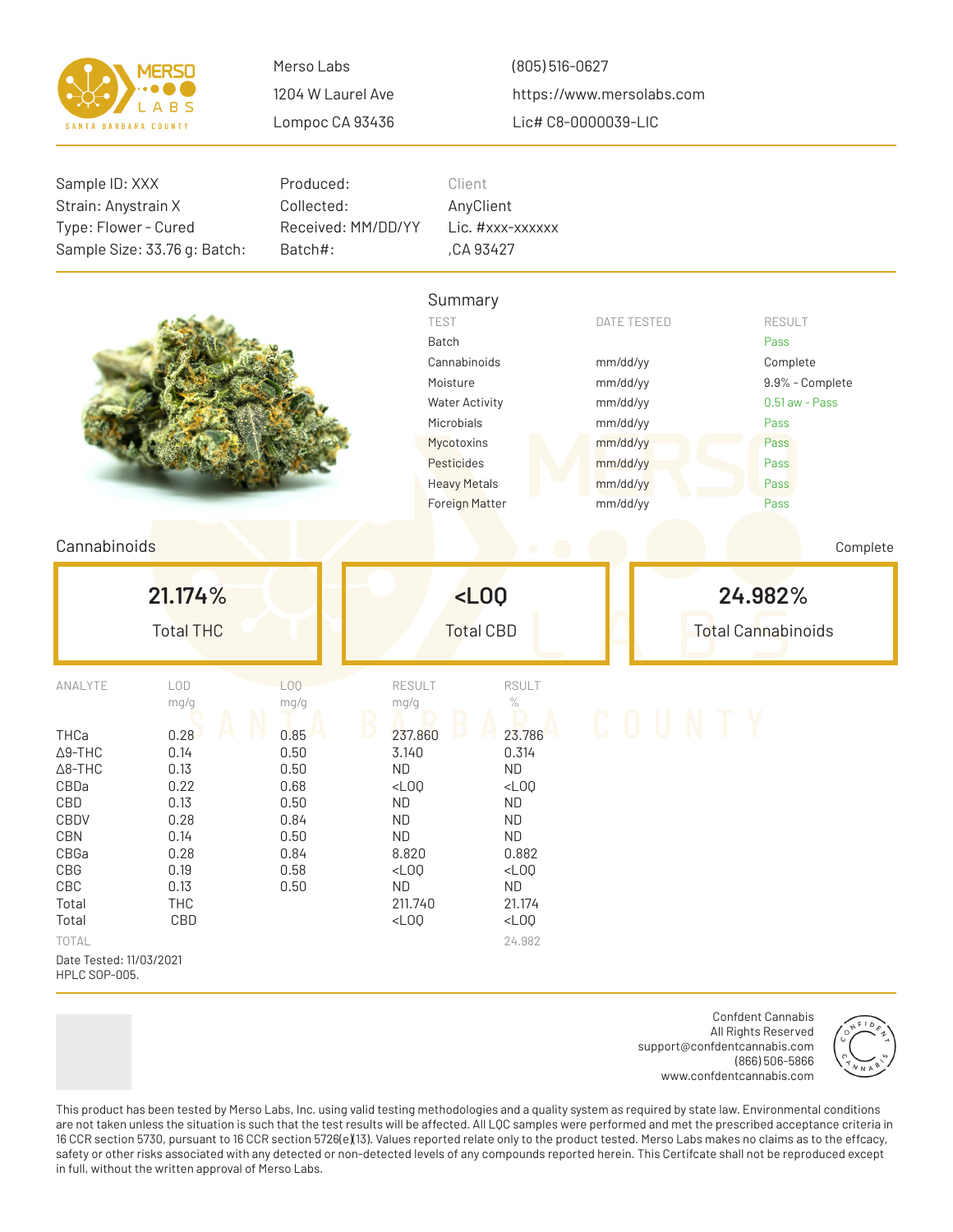

(805) 516-0627 https://www.mersolabs.com Lic# C8-0000039-LIC

| Sample ID: XXX<br>Strain: Anystrain X<br>Type: Flower - Cured<br>Sample Size: 33.76 g: Batch: |              |                 | Produced:<br>Collected:<br>Received: MM/DD/YY<br>Batch#: |                        | Client<br>AnyClient<br>Lic. #xxx-xxxxxx<br>,CA 93427 |  |                             |                |                 |                |                        |               |
|-----------------------------------------------------------------------------------------------|--------------|-----------------|----------------------------------------------------------|------------------------|------------------------------------------------------|--|-----------------------------|----------------|-----------------|----------------|------------------------|---------------|
| Pesticides                                                                                    |              |                 |                                                          |                        |                                                      |  |                             |                |                 |                |                        | Pass          |
| ANALYTE                                                                                       | LOD          | L <sub>00</sub> | LIMIT                                                    | <b>UNITS</b>           | <b>STATUS</b>                                        |  | ANALYTE                     | LOD            | L <sub>00</sub> | LIMIT          | <b>UNITS</b>           | <b>STATUS</b> |
|                                                                                               | $\mu$ g/g    | $\mu$ g/g       | $\mu$ g/g                                                | $\mu$ g/g              |                                                      |  |                             | $\mu$ g/g      | $\mu$ g/g       | $\mu$ g/g      | $\mu$ g/g              |               |
| Abamectin                                                                                     | 0.03         | 0.05            | 0.1                                                      | <b>ND</b>              | Pass                                                 |  | Fludioxonil                 | 0.03           | 0.04            | 0.1            | <b>ND</b>              | Pass          |
| Acephate                                                                                      | 0.03         | 0.05            | 0.1                                                      | <b>ND</b>              | Pass                                                 |  | Hexythiazox<br>Imazalil     | 0.03<br>0.03   | 0.04<br>0.05    | 0.1<br>0.03    | <b>ND</b><br><b>ND</b> | Pass          |
| Acequinocyl<br>Acetamiprid                                                                    | 0.03<br>0.03 | 0.05<br>0.05    | 0.1<br>0.1                                               | <b>ND</b><br><b>ND</b> | Pass<br>Pass                                         |  | Imidacloprid                | 0.03           | 0.05            | 5              | <b>ND</b>              | Pass<br>Pass  |
| Aldicarb                                                                                      | 0.03         | 0.04            | 0.03                                                     | <b>ND</b>              | Pass                                                 |  | Kresoxim Methyl             | 0.03           | 0.05            | 0.1            | <b>ND</b>              | Pass          |
| Azoxystrobin                                                                                  | 0.03         | 0.05            | 0.1                                                      | <b>ND</b>              | Pass                                                 |  | Malathion                   | 0.1            | 0.5             | 0.5            | <b>ND</b>              | Pass          |
| <b>Bifenazate</b>                                                                             | 0.03         | 0.04            | 0.1                                                      | <b>ND</b>              | Pass                                                 |  | Metalaxyl                   | 0.03           | 0.05            | $\overline{2}$ | <b>ND</b>              | Pass          |
| <b>Bifenthrin</b>                                                                             | 0.03         | 0.05            | 3                                                        | <b>ND</b>              | Pass                                                 |  | Methiocarb                  | 0.03           | 0.05            | 0.03           | <b>ND</b>              | Pass          |
| <b>Boscalid</b>                                                                               | 0.03         | 0.04            | 0.1                                                      | <b>ND</b>              | Pass                                                 |  | Methomyl                    | 0.03           | 0.05            | $\mathbf{1}$   | <b>ND</b>              | Pass          |
| Captan                                                                                        | 0.1          | 0.6             | 0.7                                                      | <b>ND</b>              | Pass                                                 |  | Mevinphos                   | 0.03           | 0.05            | 0.03           | <b>ND</b>              | Pass          |
| Carbaryl                                                                                      | 0.03         | 0.05            | 0.5                                                      | <b>ND</b>              | Pass                                                 |  | Myclobutanil                | 0.03           | 0.04            | 0.1            | <b>ND</b>              | Pass          |
| Carbofuran                                                                                    | 0.03         | 0.05            | 0.03                                                     | <b>ND</b>              | Pass                                                 |  | <b>Naled</b>                | 0.03           | 0.05            | 0.1            | <b>ND</b>              | Pass          |
| Chlorantraniliprole0.03                                                                       |              | 0.05            | 10 <sup>10</sup>                                         | <b>ND</b>              | Pass                                                 |  | Oxamyl                      | 0.03           | 0.05            | 0.5            | <b>ND</b>              | Pass          |
| Chlordane                                                                                     | 0.0625       | 0.10.           | 0625                                                     | <b>ND</b>              | Pass                                                 |  | Paclobutrazol               | 0.03           | 0.04            | 0.03           | <b>ND</b>              | Pass          |
| Chlorfenapyr                                                                                  | 0.0625       | 0.1             | 0.0625                                                   | <b>ND</b><br><b>ND</b> | Pass                                                 |  | Parathion Methyl            | 0.0625         | 0.1             | 0.0625         | <b>ND</b>              | Pass          |
| Chlorpyrifos<br>Clofentezine                                                                  | 0.03<br>0.03 | 0.05<br>0.05    | 0.03<br>0.1                                              | <b>ND</b>              | Pass<br>Pass                                         |  | Pentachloronitrobenzene     | 0.0625         | 0.1             | 0.1            | <b>ND</b>              | Pass          |
| Coumaphos                                                                                     | 0.02         | 0.05            | 0.02                                                     | <b>ND</b>              | Pass                                                 |  | Permethrin                  | 0.1            | 0.5             | 0.5            | <b>ND</b>              | Pass          |
| Cyfuthrin                                                                                     | 0.1          | 0.5             | $\overline{2}$                                           | <b>ND</b>              | Pass                                                 |  | Phosmet                     | 0.03           | 0.04            | 0.1            | <b>ND</b>              | Pass          |
| Cypermethrin                                                                                  | 0.06         | 0.16            | $\mathbf{1}$                                             | <b>ND</b>              | Pass                                                 |  | Piperonyl Butoxide 0.03     |                | 0.05            | $\overline{3}$ | <b>ND</b>              | Pass          |
| Daminozide                                                                                    | 0.02         | 0.04            | 0.02                                                     | <b>ND</b>              | Pass                                                 |  | Prallethrin                 | 0.02           | 0.05            | 0.1            | <b>ND</b>              | Pass          |
| Diazinon                                                                                      | 0.03         | 0.05            | 0.1                                                      | <b>ND</b>              | Pass                                                 |  | Propiconazole               | 0.03           | 0.04            | 0.1            | <b>ND</b>              | Pass          |
| <b>Dichlorvos</b>                                                                             | 0.03         | 0.05            | 0.03                                                     | <b>ND</b>              | Pass                                                 |  | Propoxur                    | 0.03           | 0.04            | 0.03           | <b>ND</b>              | Pass          |
| Dimethoate                                                                                    | 0.03         | 0.05            | 0.03                                                     | <b>ND</b>              | Pass                                                 |  | Pyrethrins                  | 0.04           | 0.06            | 0.5            | <b>ND</b>              | Pass          |
| Dimethomorph                                                                                  | 0.03         | 0.04            | 2                                                        | <b>ND</b>              | Pass                                                 |  | Pyridaben                   | 0.03           | 0.05            | 0.1            | <b>ND</b>              | Pass          |
| Ethoprophos                                                                                   | 0.03         | 0.05            | 0.03                                                     | <b>ND</b>              | Pass                                                 |  | Spinetoram                  | 0.03           | 0.1             | 0.1            | <b>ND</b>              | Pass          |
| Etofenprox                                                                                    | 0.02         | 0.04            | 0.02                                                     | <b>ND</b>              | Pass                                                 |  | Spinosad                    | 0.068          | 0.074           | 0.1            | ND                     | Pass          |
| Etoxazole                                                                                     | 0.03         | 0.05            | 0.1                                                      | <b>ND</b>              | Pass                                                 |  | Spiromesifen                | 0.029          | 0.046           | 0.1            | <b>ND</b>              | Pass          |
| Fenhexamid                                                                                    | 0.03         | 0.05            | 0.1                                                      | <b>ND</b>              | Pass                                                 |  | Spirotetramat               | 0.032          | 0.049           | 0.1            | <b>ND</b>              | Pass          |
| Fenoxycarb                                                                                    | 0.03         | 0.05            | 0.03                                                     | <b>ND</b>              | Pass                                                 |  | Spiroxamine                 | 0.03           | 0.049           | 0.03           | <b>ND</b>              | Pass          |
| Fenpyroximate<br>Fipronil                                                                     | 0.03<br>0.02 | 0.05<br>0.04    | 0.1<br>0.02                                              | <b>ND</b><br><b>ND</b> | Pass<br>Pass                                         |  | Tebuconazole<br>Thiacloprid | 0.027<br>0.026 | 0.045<br>0.044  | 0.1<br>0.026   | <b>ND</b><br><b>ND</b> | Pass<br>Pass  |
| Flonicamid                                                                                    | 0.03         | 0.05            | 0.1                                                      | <b>ND</b>              | Pass                                                 |  | Thiamethoxam                | 0.029          | 0.047           | 5              | <b>ND</b>              | Pass          |
|                                                                                               |              |                 |                                                          |                        |                                                      |  | Trifoxystrobin              | 0.027          | 0.046           | 0.1            | <b>ND</b>              | Pass          |

Date Tested: 11/03/2021 HPLC SOP-005.

> Confdent Cannabis All Rights Reserved support@confdentcannabis.com (866) 506-5866 www.confdentcannabis.com



This product has been tested by Merso Labs, Inc. using valid testing methodologies and a quality system as required by state law. Environmental conditions are not taken unless the situation is such that the test results will be affected. All LQC samples were performed and met the prescribed acceptance criteria in 16 CCR section 5730, pursuant to 16 CCR section 5726(e)(13). Values reported relate only to the product tested. Merso Labs makes no claims as to the effcacy, safety or other risks associated with any detected or non-detected levels of any compounds reported herein. This Certifcate shall not be reproduced except in full, without the written approval of Merso Labs.

Trifoxystrobin 0.027 0.046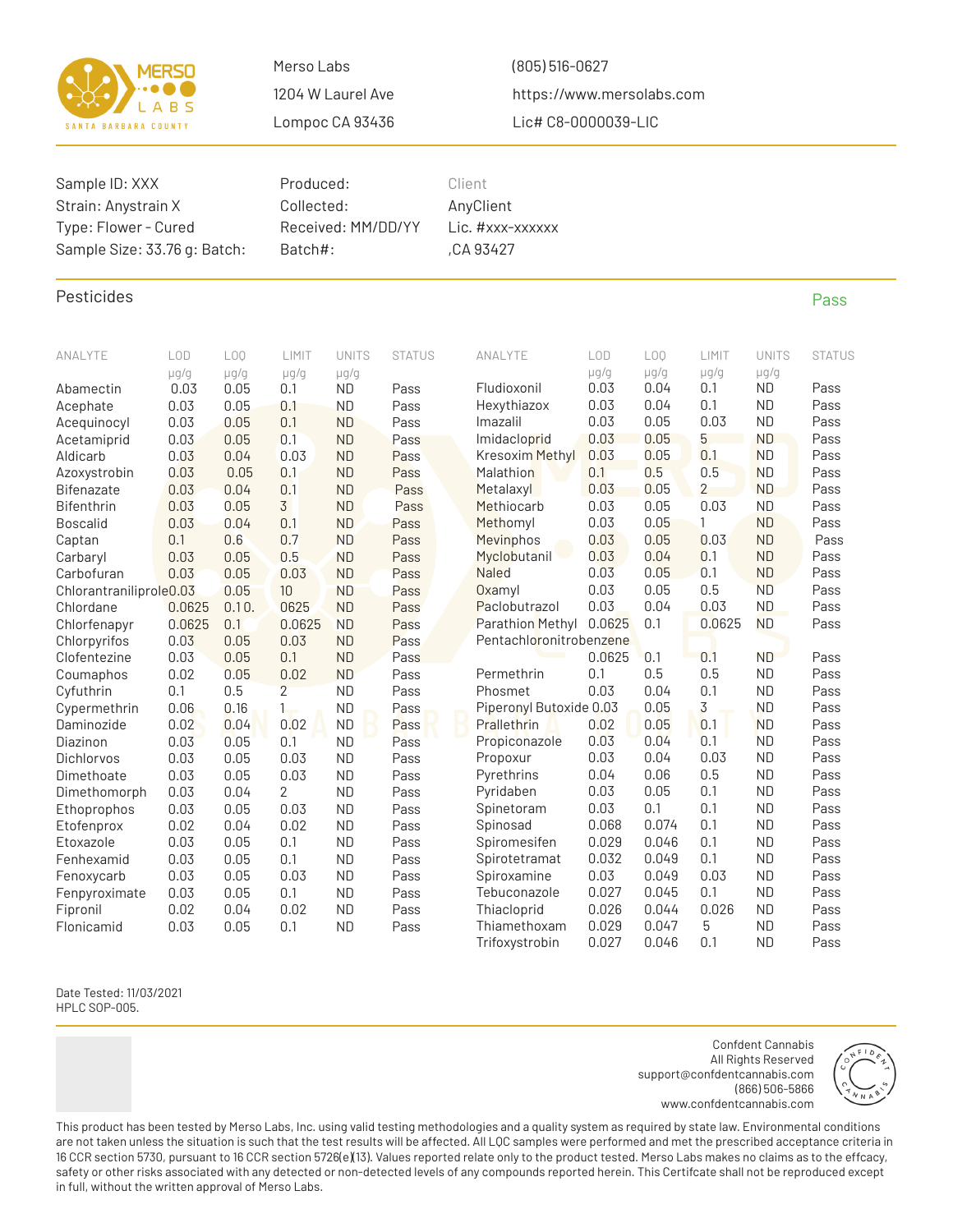|                             | VERSO |
|-----------------------------|-------|
|                             | LABS  |
| <b>SANTA BARBARA COUNTY</b> |       |

(805) 516-0627 https://www.mersolabs.com Lic# C8-0000039-LIC



This product has been tested by Merso Labs, Inc. using valid testing methodologies and a quality system as required by state law. Environmental conditions are not taken unless the situation is such that the test results will be affected. All LQC samples were performed and met the prescribed acceptance criteria in 16 CCR section 5730, pursuant to 16 CCR section 5726(e)(13). Values reported relate only to the product tested. Merso Labs makes no claims as to the effcacy, safety or other risks associated with any detected or non-detected levels of any compounds reported herein. This Certifcate shall not be reproduced except in full, without the written approval of Merso Labs.